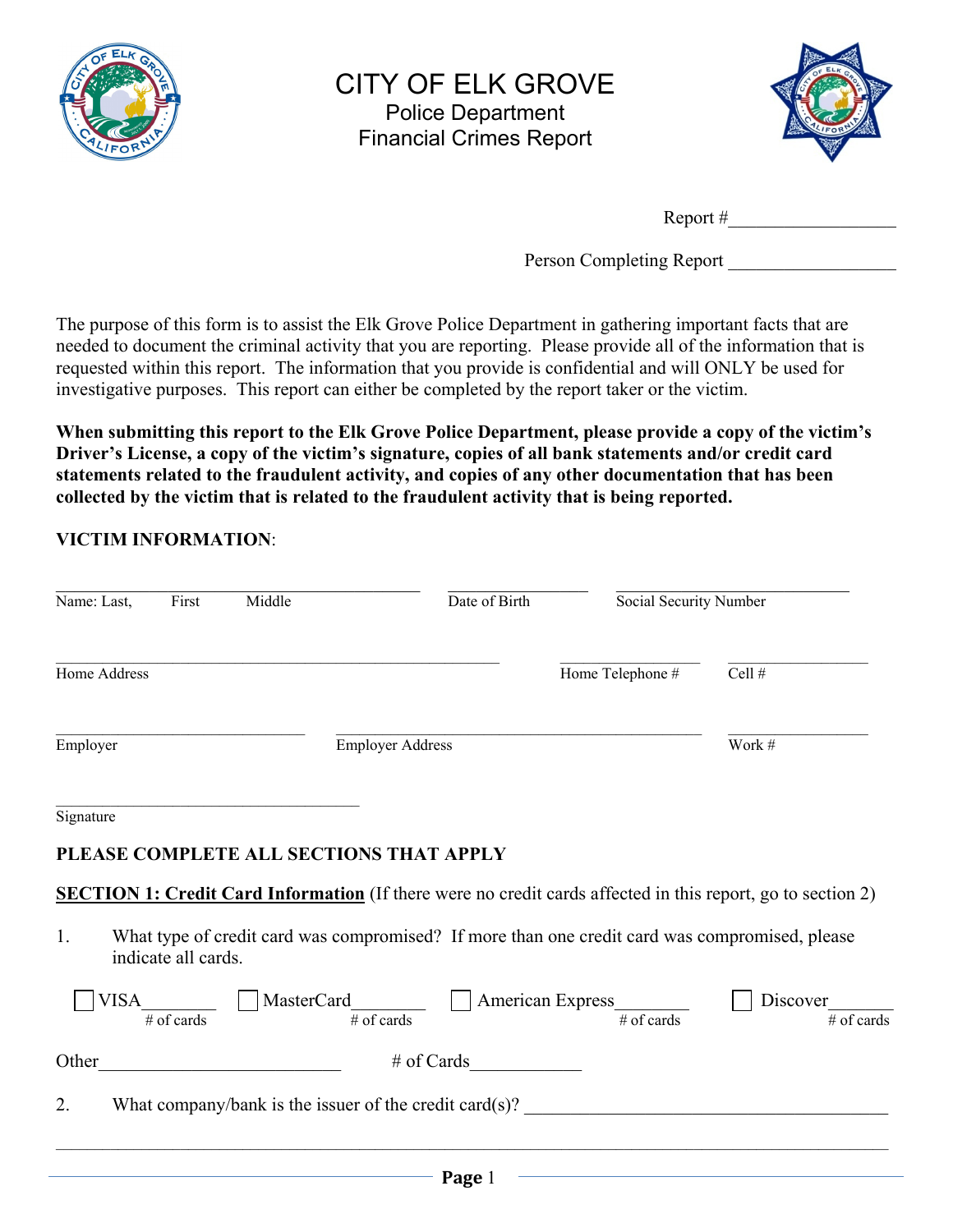| 4.  | $\Box$ NO<br>$\mathbf{YES}$<br>Have you notified the company/bank of the fraudulent credit card charges?                                                                                           |
|-----|----------------------------------------------------------------------------------------------------------------------------------------------------------------------------------------------------|
| 5.  | $\Box$ NO<br>$\Box$ YES<br>Have you obtained financial statements related to the fraudulent charges?                                                                                               |
| 6.  | What is the financial loss to you?                                                                                                                                                                 |
| 7.  |                                                                                                                                                                                                    |
| 8.  | Have you been reimbursed for any loss you sustained? $\Box$ YES<br>NO <sub>1</sub>                                                                                                                 |
| 9.  | $\Box$ YES<br>$\Box$ NO<br>Are all of your credit cards accounted for?                                                                                                                             |
| 10. | If your credit cards were lost or stolen, what was the date you noticed they were missing?                                                                                                         |
| 11. | If you previously reported your credit cards as being lost or stolen, what was the report #?                                                                                                       |
| 12. |                                                                                                                                                                                                    |
|     |                                                                                                                                                                                                    |
| 13. | Date of first fraudulent charge?                                                                                                                                                                   |
| 14. |                                                                                                                                                                                                    |
| 15. | Did you complete the fraudulent activity log sheet attached to this report?<br><b>YES</b><br>N <sub>O</sub>                                                                                        |
| 16. | Have you provided monthly statements containing all fraudulent charges and a monthly statement for<br>one month prior to the beginning of the fraudulent activity?<br><b>YES</b><br>N <sub>O</sub> |
| 17. | <b>YES</b><br>Do you know who committed the fraud?<br>NO                                                                                                                                           |
|     |                                                                                                                                                                                                    |
|     |                                                                                                                                                                                                    |
|     |                                                                                                                                                                                                    |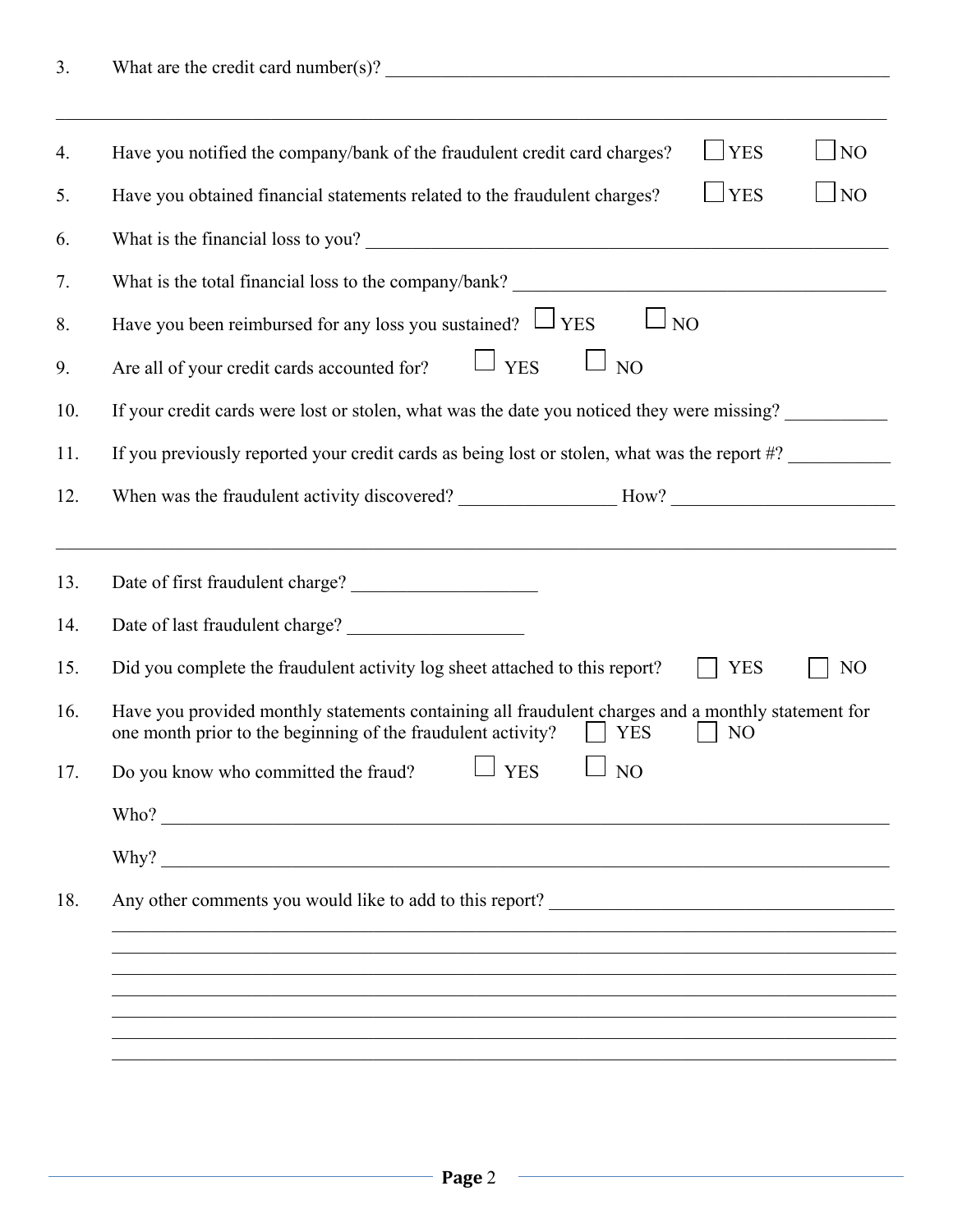#### **SECTION 2: Victim of Identity Theft**

| List all of your identifying information that was used by the suspect to obtain credit, goods, or service? |
|------------------------------------------------------------------------------------------------------------|
| (Example: "YOUR" Name, Date of Birth, Social Security Number, Address, Telephone Number, etc.)             |

 $\mathcal{L}_\mathcal{L} = \mathcal{L}_\mathcal{L} = \mathcal{L}_\mathcal{L} = \mathcal{L}_\mathcal{L} = \mathcal{L}_\mathcal{L} = \mathcal{L}_\mathcal{L} = \mathcal{L}_\mathcal{L} = \mathcal{L}_\mathcal{L} = \mathcal{L}_\mathcal{L} = \mathcal{L}_\mathcal{L} = \mathcal{L}_\mathcal{L} = \mathcal{L}_\mathcal{L} = \mathcal{L}_\mathcal{L} = \mathcal{L}_\mathcal{L} = \mathcal{L}_\mathcal{L} = \mathcal{L}_\mathcal{L} = \mathcal{L}_\mathcal{L}$ 

| 2.  | When did you first discover you were a victim of identity theft?                                                                                                                                                                                                               |
|-----|--------------------------------------------------------------------------------------------------------------------------------------------------------------------------------------------------------------------------------------------------------------------------------|
|     |                                                                                                                                                                                                                                                                                |
| 3.  | How did you discover that you were a victim of identity theft?                                                                                                                                                                                                                 |
| 4.  | Have you notified all of the banks where fraudulent activity has taken place and canceled all of the<br>Fraudulent accounts?<br>N <sub>O</sub><br><b>YES</b>                                                                                                                   |
| 5.  | Have you obtained copies of all bank statements and/or purchase contracts that are related to the<br><b>YES</b><br>fraudulent activity completed by the suspect?<br>$\mathbf{1}$<br>N <sub>O</sub>                                                                             |
| 6.  | Have you been a victim of burglary or theft? Are you missing any of your credit cards, social security<br>cards, and/or driver's license? [Contract VES<br>N <sub>O</sub>                                                                                                      |
|     | If YES, was it reported? $\Box$ YES<br>$\Box$ NO<br>$\mathsf{Report}~\#$                                                                                                                                                                                                       |
| 7.  | Have you completed an identity theft kit or an affidavit of fraud with all of the financial institutions<br>where fraudulent accounts have been opened?<br>$\Box$ YES<br>N <sub>O</sub>                                                                                        |
| 8.  | Have you notified the three credit reporting agencies and placed fraud alerts on your credit reports?<br>(Note: All three agencies must be notified).<br><b>YES</b><br>N <sub>O</sub>                                                                                          |
|     | Equifax<br><b>Experian</b><br><b>TransUnion Corp</b><br>PO Box 74024<br>PO Box 9532<br>PO Box 6790<br>Atlanta, GA 30374<br>Allen, TX 75013<br>Fullerton, CA 92834<br>800-525-6285<br>888-397-3742<br>800-680-7289<br>www.equifax.com<br>www.experian.com<br>www.transunion.com |
| 9.  | Have you contacted the Federal Trade Commission (FTC) to report that you where a victim of identity<br>theft?<br><b>YES</b><br>N <sub>O</sub>                                                                                                                                  |
|     | Federal Trade Commission: 1-877-ID-THEFT                                                                                                                                                                                                                                       |
| 10. | Did not notify your bank and advise them to flag your bank accounts and to contact you to confirm any<br>unusual activity? $\Box$ YES<br>N <sub>O</sub>                                                                                                                        |
| 11. | To your knowledge, did the suspect use identification in your name to complete the fraudulent activity?<br><b>YES</b><br>NO                                                                                                                                                    |
| 12. | Have you sustained a financial loss as a result of the identity theft? List amount:                                                                                                                                                                                            |
| 13. | What is the total financial loss as a result of the identity theft? List amount:                                                                                                                                                                                               |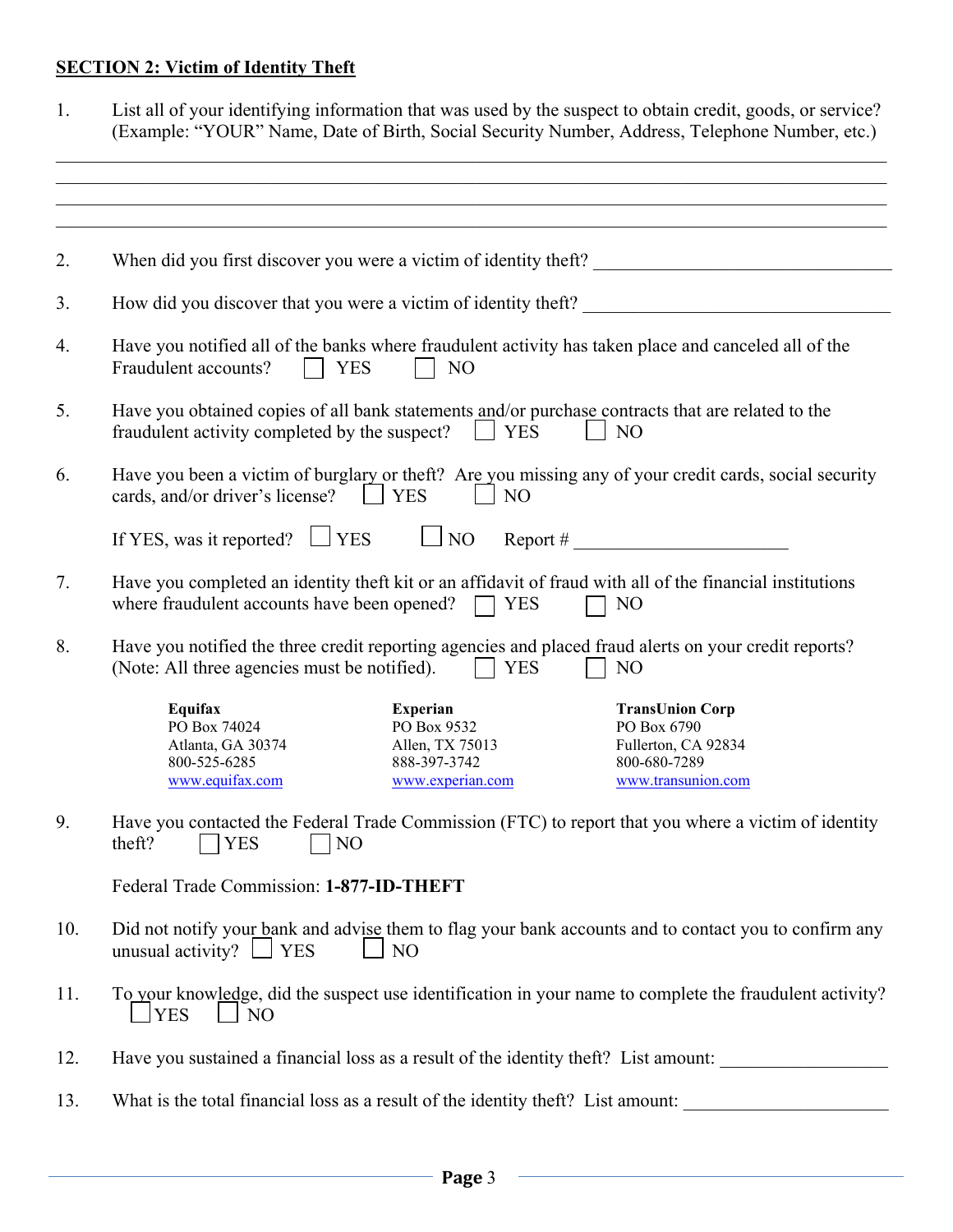| 14. | Have you attached a copy of all notes or log sheets that you have completed regarding any of the<br>contacts you have made with financial institutions or businesses since you first discovered you were a<br>victim of identity theft? $\Box$ YES<br>$N_O$ |
|-----|-------------------------------------------------------------------------------------------------------------------------------------------------------------------------------------------------------------------------------------------------------------|
| 15. | $\Box$ YES<br>$\Box$ NO<br>Do you know who committed the fraud?                                                                                                                                                                                             |
|     |                                                                                                                                                                                                                                                             |
|     | $Why$ ?                                                                                                                                                                                                                                                     |
| 16. | Any other comments you would like to add to this report?                                                                                                                                                                                                    |
|     | <u> 1989 - Johann Stoff, Amerikaansk politiker (d. 1989)</u>                                                                                                                                                                                                |
|     | ,我们也不能在这里的人,我们也不能在这里的人,我们也不能在这里的人,我们也不能在这里的人,我们也不能在这里的人,我们也不能在这里的人,我们也不能在这里的人,我们也                                                                                                                                                                           |
|     |                                                                                                                                                                                                                                                             |
|     |                                                                                                                                                                                                                                                             |
|     | <b>SECTION 3: Check Fraud</b> (If there were no checks effected in this report, skip this section)                                                                                                                                                          |
| 1.  |                                                                                                                                                                                                                                                             |
| 2.  |                                                                                                                                                                                                                                                             |
| 3.  | Have you notified the company/bank of the fraudulent activity? $\Box$ YES<br>$\Box$ NO                                                                                                                                                                      |
| 4.  |                                                                                                                                                                                                                                                             |
| 5.  | Have you been reimbursed for the loss? $\Box$ YES<br>$\Box$ NO                                                                                                                                                                                              |
| 6.  | Have you lost or have your checks been stolen, was it reported? $\Box$ YES<br>$\Box$ NO                                                                                                                                                                     |
| 7.  | Report #                                                                                                                                                                                                                                                    |
| 8.  | Please list all checks in question on a separate sheet: Attached.     YES<br>NO                                                                                                                                                                             |
| 9.  | Do you have the original checks in question? $\Box$ YES $\Box$ NO<br>$Copies?$ $YES$<br>N <sub>O</sub>                                                                                                                                                      |
| 10. | Have you provided monthly statements containing all fraudulent charges and a monthly statement for<br>one month prior to the beginning of the fraudulent activity?<br>$\vert$   YES<br>N <sub>O</sub>                                                       |
| 11. | $\Box$ YES<br>$\Box$ NO<br>Do you know who committed the fraud?                                                                                                                                                                                             |
|     |                                                                                                                                                                                                                                                             |
|     |                                                                                                                                                                                                                                                             |
| 12. | Do you know the person(s) listed on the check(s)? $\Box$ YES<br>N <sub>O</sub>                                                                                                                                                                              |
|     |                                                                                                                                                                                                                                                             |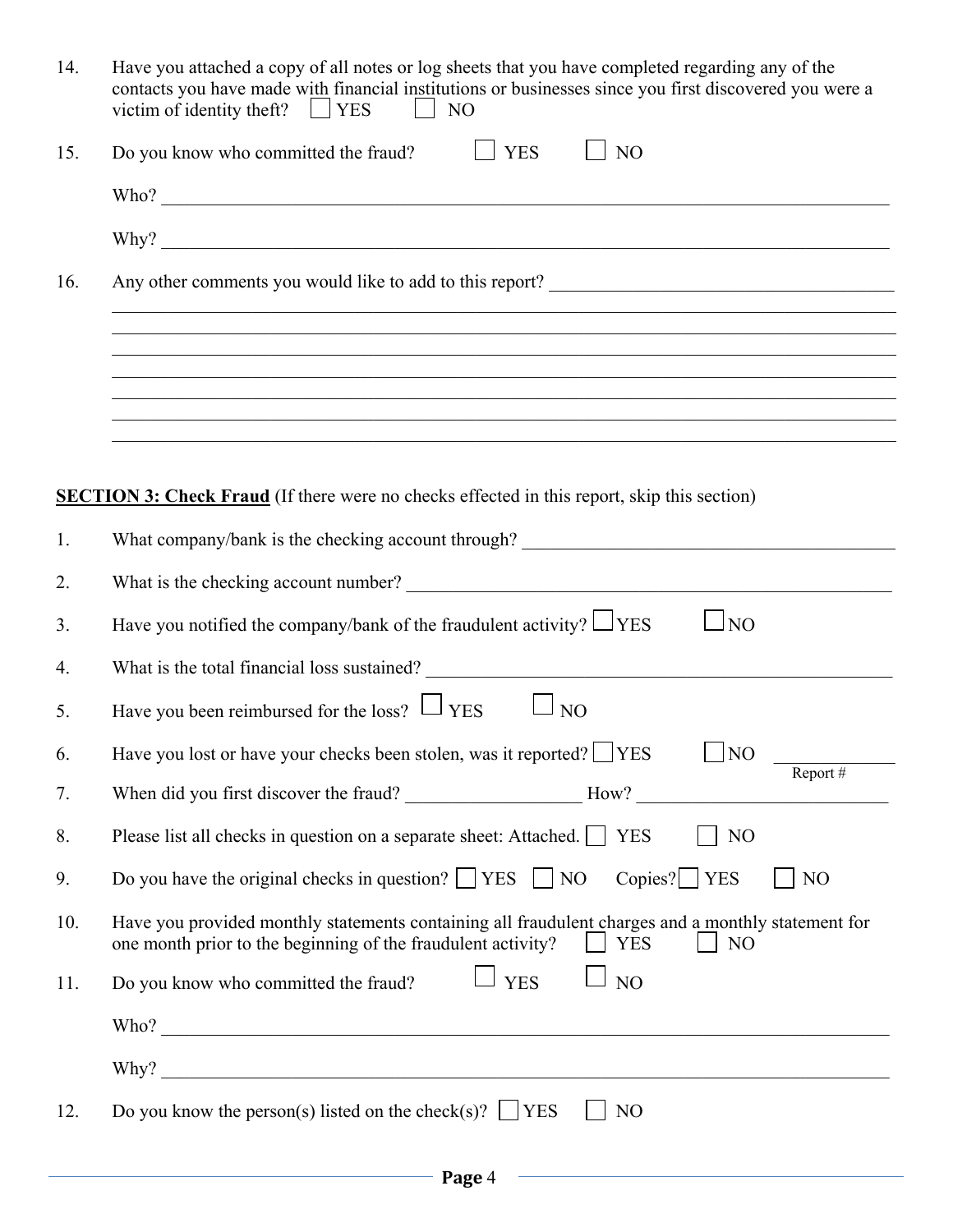| Is there any other suspected fraud occurring that you are aware of? |  |  |  |  | <b>YES</b> |  | NO |
|---------------------------------------------------------------------|--|--|--|--|------------|--|----|
|                                                                     |  |  |  |  |            |  |    |
|                                                                     |  |  |  |  |            |  |    |
|                                                                     |  |  |  |  |            |  |    |
|                                                                     |  |  |  |  |            |  |    |
|                                                                     |  |  |  |  |            |  |    |
|                                                                     |  |  |  |  |            |  |    |
|                                                                     |  |  |  |  |            |  |    |
|                                                                     |  |  |  |  |            |  |    |
|                                                                     |  |  |  |  |            |  |    |
|                                                                     |  |  |  |  |            |  |    |
|                                                                     |  |  |  |  |            |  |    |
|                                                                     |  |  |  |  |            |  |    |
|                                                                     |  |  |  |  |            |  |    |
| Is there anything else you would like to add to the report?         |  |  |  |  |            |  |    |
|                                                                     |  |  |  |  |            |  |    |
|                                                                     |  |  |  |  |            |  |    |
|                                                                     |  |  |  |  |            |  |    |
|                                                                     |  |  |  |  |            |  |    |
|                                                                     |  |  |  |  |            |  |    |
|                                                                     |  |  |  |  |            |  |    |
|                                                                     |  |  |  |  |            |  |    |
|                                                                     |  |  |  |  |            |  |    |
|                                                                     |  |  |  |  |            |  |    |
|                                                                     |  |  |  |  |            |  |    |
|                                                                     |  |  |  |  |            |  |    |
|                                                                     |  |  |  |  |            |  |    |
|                                                                     |  |  |  |  |            |  |    |
|                                                                     |  |  |  |  |            |  |    |
|                                                                     |  |  |  |  |            |  |    |

### PLEASE ATTACH ALL PHOTOCOPIES OR ORIGINAL DOCUMENTS TO THIS REPORT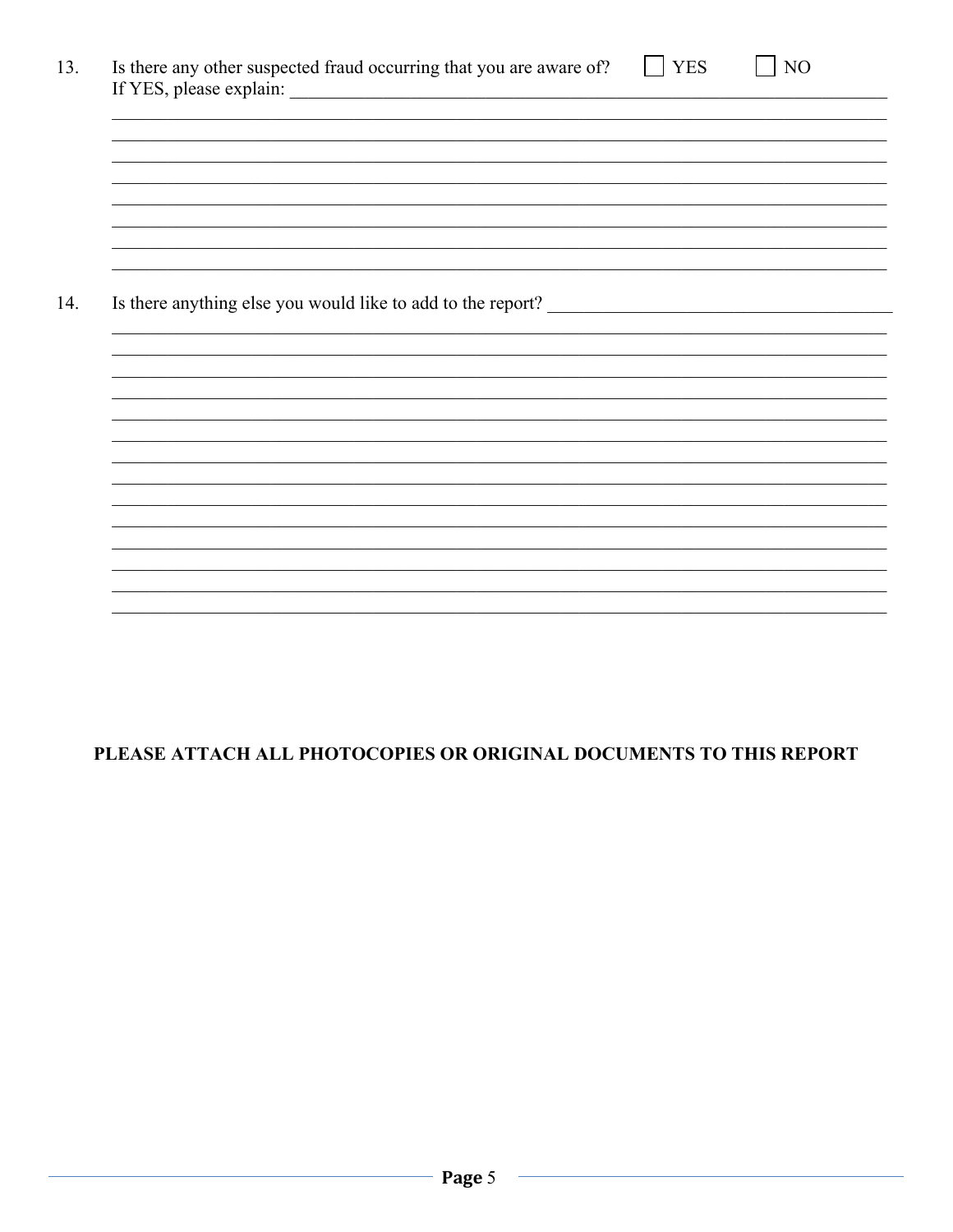#### **Fraudulent Activity Log Sheets:**

The activity log sheets should be completed at the time the initial report is taken. If there are too many entries, or the victim does not have all of the information required to complete the activity log sheet, the victim may take the activity log sheets with them to be completed at a later time. Please complete all areas within this report as soon as possible.

#### **Return completed report to:**

**Elk Grove Police Department . 8400 Laguna Palms Way . Elk Grove, California 95758 . 916.478.8000**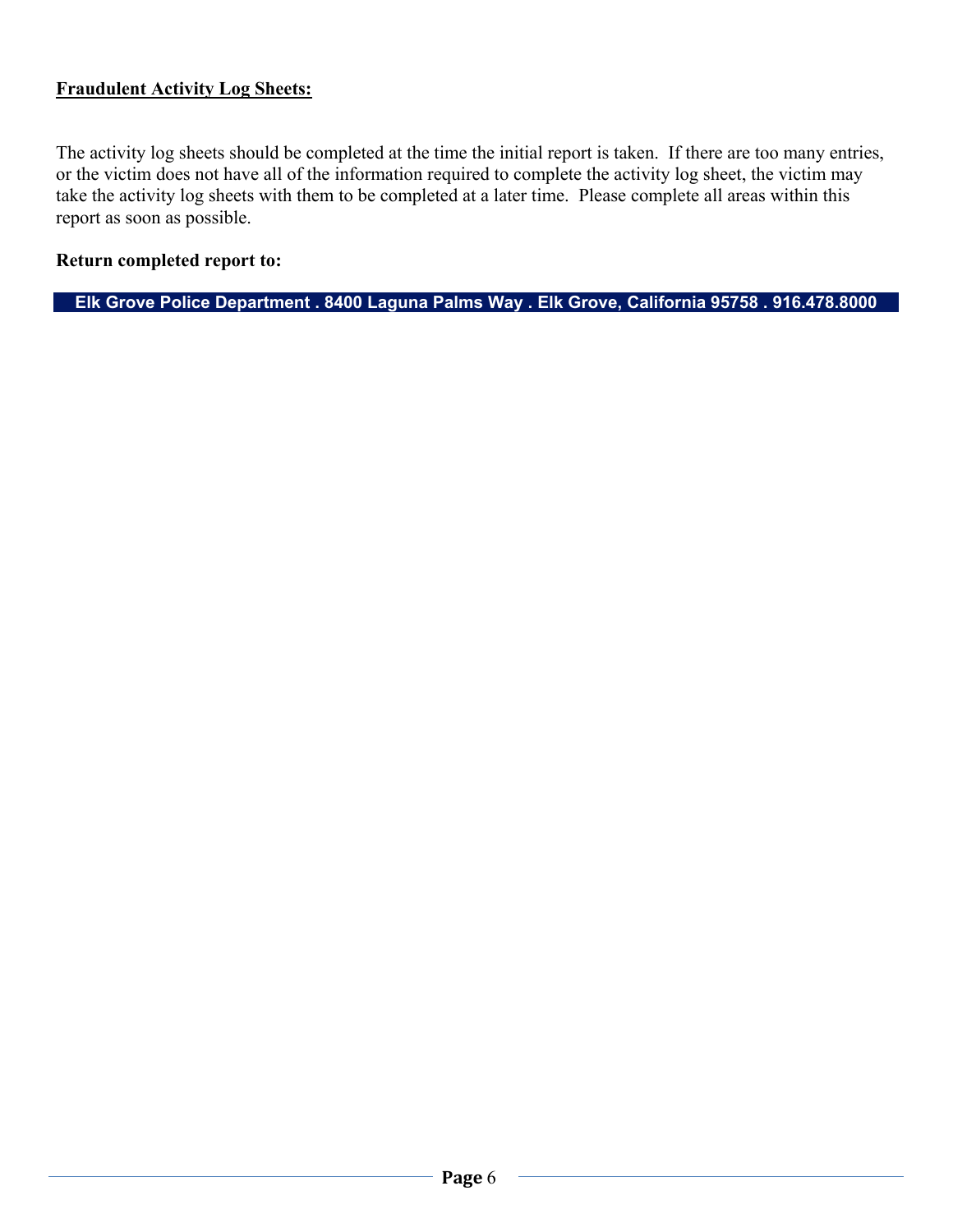Report #  $\frac{2}{\sqrt{2\pi}}$ 

## Fraudulent Activity Log Credit Card

| Date | Company / Location | Amount |
|------|--------------------|--------|
|      |                    |        |
|      |                    |        |
|      |                    |        |
|      |                    |        |
|      |                    |        |
|      |                    |        |
|      |                    |        |
|      |                    |        |
|      |                    |        |
|      |                    |        |
|      |                    |        |
|      |                    |        |
|      |                    |        |
|      |                    |        |
|      |                    |        |
|      |                    |        |
|      |                    |        |
|      |                    |        |
|      |                    |        |
|      |                    |        |
|      |                    |        |
|      |                    |        |
|      |                    |        |
|      |                    |        |
|      |                    |        |
|      |                    |        |
|      |                    |        |
|      |                    |        |
|      |                    |        |
|      |                    |        |
|      |                    |        |
|      |                    |        |
|      |                    |        |
|      |                    |        |
|      |                    |        |
|      |                    |        |
|      |                    |        |
|      |                    |        |
|      |                    |        |
|      |                    |        |
|      |                    |        |
|      |                    |        |
|      |                    |        |
|      |                    |        |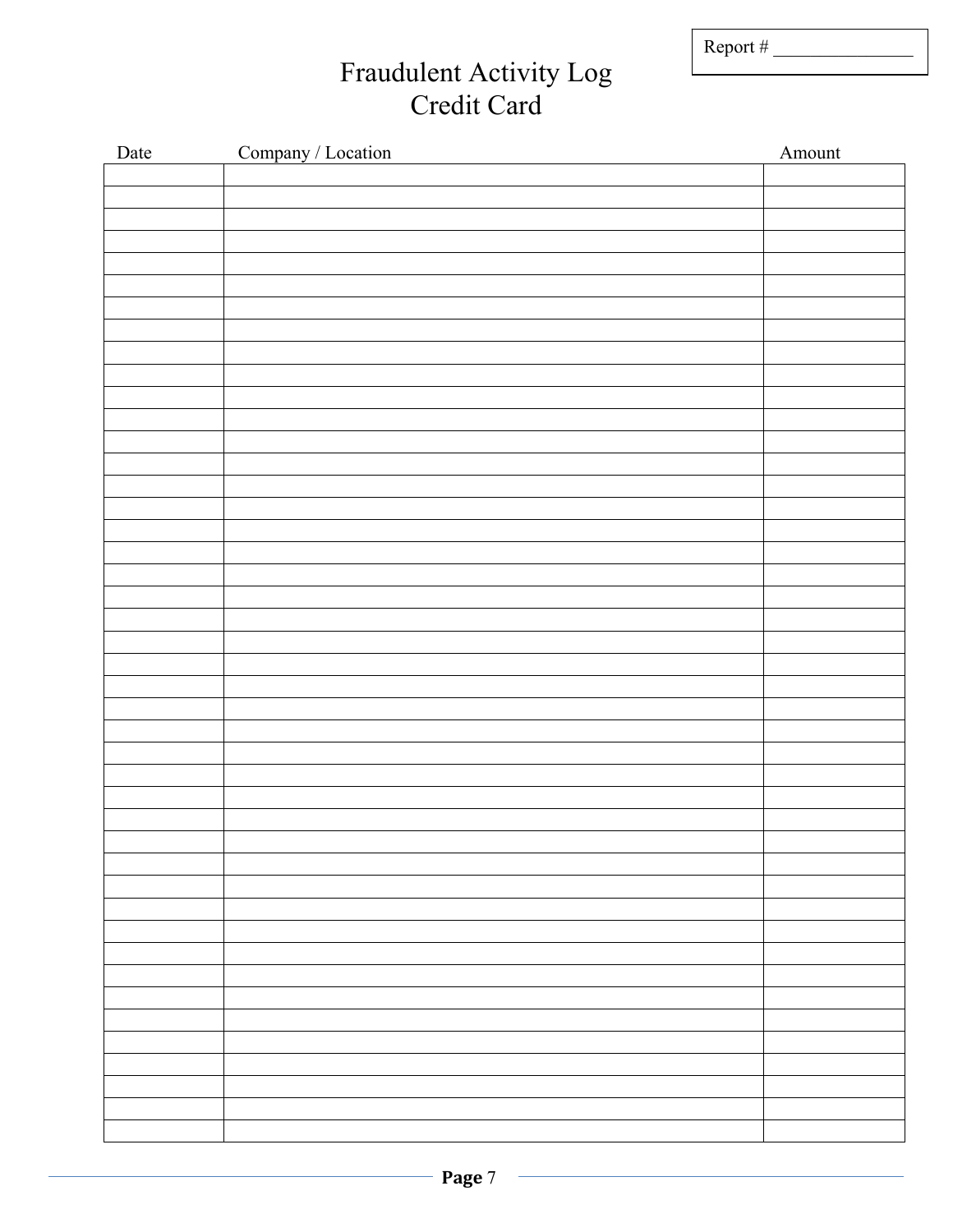| Report $#$ |
|------------|
|------------|

## Fraudulent Activity Log Check Fraud

| Date | Name on the Check | Name/Location Check was Cashed | Amount |
|------|-------------------|--------------------------------|--------|
|      |                   |                                |        |
|      |                   |                                |        |
|      |                   |                                |        |
|      |                   |                                |        |
|      |                   |                                |        |
|      |                   |                                |        |
|      |                   |                                |        |
|      |                   |                                |        |
|      |                   |                                |        |
|      |                   |                                |        |
|      |                   |                                |        |
|      |                   |                                |        |
|      |                   |                                |        |
|      |                   |                                |        |
|      |                   |                                |        |
|      |                   |                                |        |
|      |                   |                                |        |
|      |                   |                                |        |
|      |                   |                                |        |
|      |                   |                                |        |
|      |                   |                                |        |
|      |                   |                                |        |
|      |                   |                                |        |
|      |                   |                                |        |
|      |                   |                                |        |
|      |                   |                                |        |
|      |                   |                                |        |
|      |                   |                                |        |
|      |                   |                                |        |
|      |                   |                                |        |
|      |                   |                                |        |
|      |                   |                                |        |
|      |                   |                                |        |
|      |                   |                                |        |
|      |                   |                                |        |
|      |                   |                                |        |
|      |                   |                                |        |
|      |                   |                                |        |
|      |                   |                                |        |
|      |                   |                                |        |
|      |                   |                                |        |
|      |                   |                                |        |
|      |                   |                                |        |
|      |                   |                                |        |